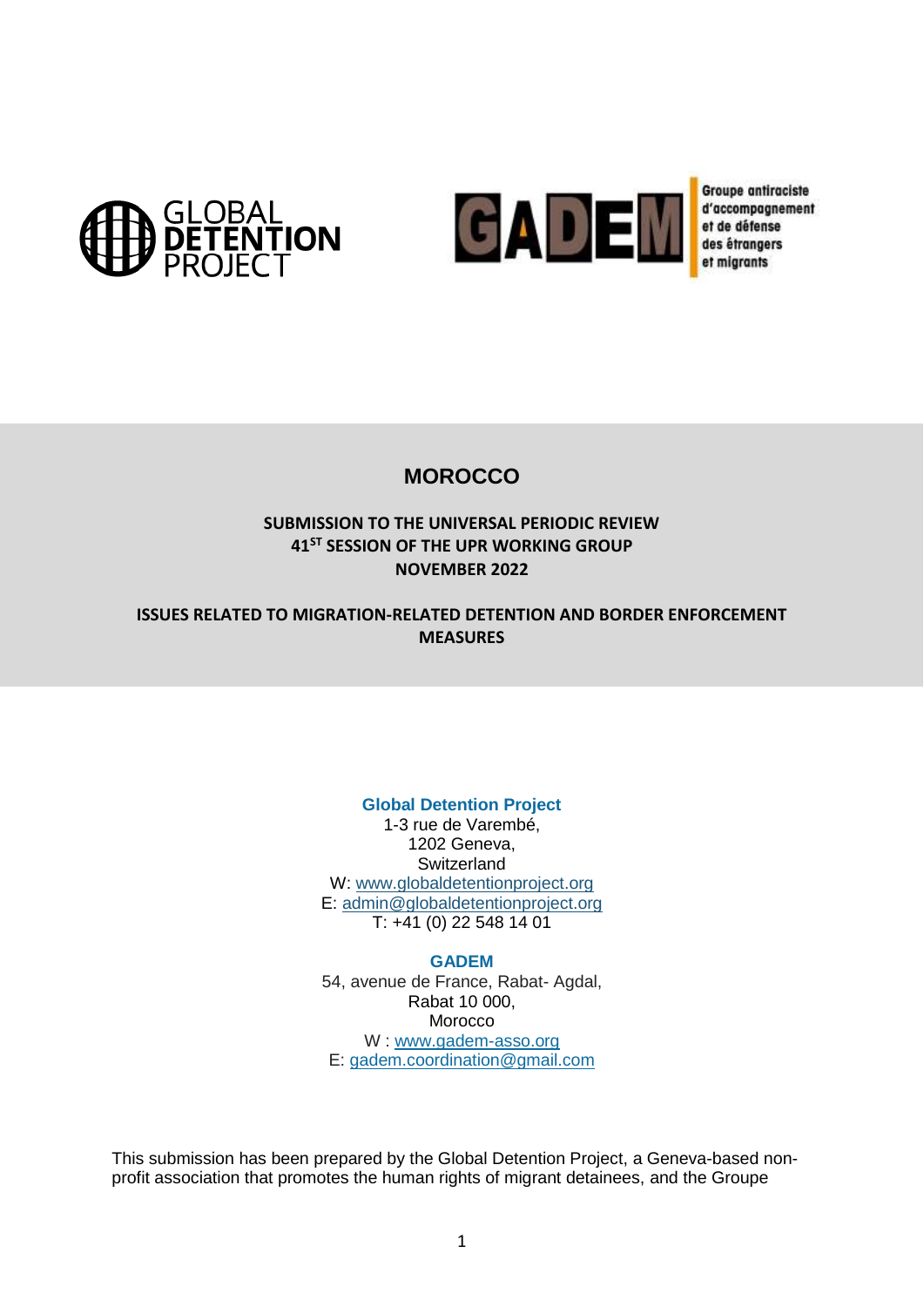antiraciste d'accompagnement et de défense des étranger·e·s et migrant·e·s (GADEM), a Morocco-based association that campaigns for the effective implementation of migrants' rights, their equal treatment, as well as against all forms of discrimination and racism.

# **1. CONTEXT**

- **1.1.** Morocco has become an important focal point for European efforts to externalise "migration management," with Moroccan authorities under pressure from European countries to block migration flows and supplied with generous funding to do so. Since 2019, increased cooperation between Spain and Morocco has led to stepped up Moroccan navy patrols intercepting migrant boats. For instance, in December 2019, the EU announced an aid package of 101.7 million EUR (via the Emergency Trust Fund for Africa) to help the country combat irregular migration and human trafficking.<sup>1</sup>
- **1.2.** In September 2013, Morocco's National Human Rights Council (*Conseil National des Droits de l'Homme*, or CNDH) recommended the adoption of a new migration and asylum policy. They proposed that the country's legal framework be amended in compliance with international standards and called for the establishment of an institutional framework to encourage migrant integration. King Mohammed VI endorsed these recommendations, announcing a new "humanitarian approach" to migration and asylum affairs.
- **1.3.** In December 2014, Morocco subsequently adopted a National Strategy on Immigration and Asylum (*Stratégie nationale d'immigration et d'asile,* or SNIA) and implemented two exceptional regularisation campaigns, one in 2014 and the other in 2017.<sup>2</sup> As part of the new migration policy, Morocco decided to reactivate the operations of the Moroccan Office for Refugees and Stateless Persons (*Bureau des réfugiés et apatrides*, or BRA) - whose activities had been frozen since 2004 - and to proceed with a new examination of the situation of the refugees under UNHCR's mandate. In all, about 1,000 people have obtained a refugee card from the Moroccan government and a residence permit, with the exception of Syrians —who benefited from the 2014 regularisation operation, but were excluded from the one in 2017 —, Yemenis, and LGBTI people because homosexual acts are criminalised in Morocco.<sup>3</sup> The Interior Ministry said that during both regularisation campaigns, approximately 50,000 people received favourable rulings, although non-governmental sources have questioned these numbers. Indeed the figure of 50,000 (27,649 in 2014 and 27,660 in 2017) is only the number of applications submitted for regularisation. For the 2014 operation, 23,096 persons received a positive response, but no figures have been published for the 2017 operation, and no data is available on the number of residence permits actually issued.<sup>4</sup>
- **1.4.** The SNIA also resulted in the development of three draft laws: one related to human trafficking, which was adopted and has been implemented; one on asylum; and another on migration. However, as of the end of 2021, Morocco had still not adopted concrete new asylum and migration legislation and its Law No. 02-03 of 11 November 2003 (the Migration Act) remains the principal piece of legislation governing the entry and stay of foreign nationals, emigration, and irregular migration – despite concerns raised by national and international observers (including the UN Committee on Migrant Workers)<sup>5</sup> regarding its provisions.
- **1.5.** At the end of both exceptional regularisation campaigns, in 2015 and 2018 respectively, there was a noticeable hardening in the official posture towards migrants. On 9 February 2015, the Moroccan Ministry of the Interior announced the end of the first regularisation campaign and subsequently the dismantling of informal migrant camps in northern Morocco in order to "release several migrants, including women and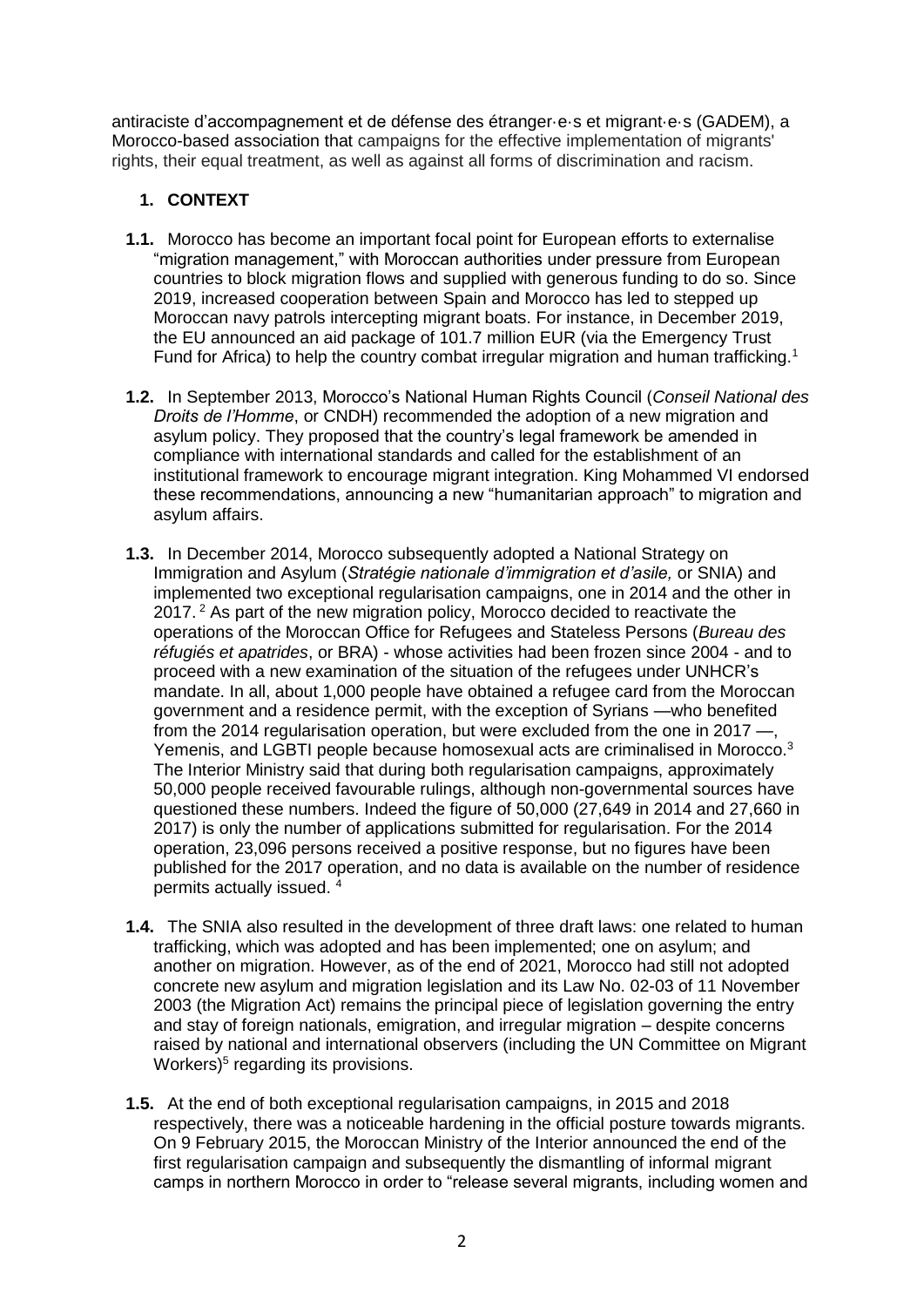children, who were forced to live in this forest by smuggling and human trafficking networks"<sup>6</sup> .

- **1.6.** Moroccan authorities also announced that they would take a tougher stance against migrants seeking to enter Spain and Europe via the Spanish enclaves of Ceuta and Melilla. In February 2015, around 1,200 non-nationals, including asylum seekers, women, and children, were arrested in northern Morocco, and forcibly relocated to parts of the country further south away from the border areas to prevent them from accessing EU territory. <sup>7</sup> Most of these migrants were arbitrarily detained in facilities in at least 18 different localities in southern Morocco.<sup>8</sup>
- **1.7.** From June 2018, after the end of the second regularization campaign, the Moroccan authorities adopted a tougher stance on migrants to prevent anyone entering European territory. This was followed by repeated waves of arrests, relocations, detentions, and expulsions of non-nationals.<sup>9</sup> This measure came at a time when Spain was considered the main gateway for migrants into Europe. Spain played an important role in persuading other European countries to commit to support Morocco in its fight against irregular migration and to strengthen its border controls.
- **1.8.** Raids and forced relocations became increasingly common after an incident in July 2018, when hundreds of migrants attempted to cross the border fence surrounding the Spanish enclave of Ceuta. These have continued, even during the COVID-19 pandemic.<sup>10</sup> Pregnant women, accompanied and unaccompanied children, UNrecognised refugees and asylum seekers, and migrants in possession of valid residency cards, have all been included in raids and forced relocations,<sup>11</sup> though observers in the country report that asylum seekers with certificates continue to be protected from refoulement.
- **1.9.** At the same time, however, the "threat" of increased migration has been tacitly wielded by Morocco in its relations with Europe. For instance, in May 2021, when approximately 10,000 people, most of them Moroccans, entered Ceuta in two days,<sup>12</sup> Spain accused Morocco of abetting the large migrant flow as "blackmail" over Spain's decision to host the Polisario Front leader when he was receiving medical treatment in Spain without telling the Moroccan government.<sup>13</sup>
- **1.10.** Collaboration between Europe and Morocco is increasing the vulnerability of migrants to a range of human rights abuses, helping fan the flames of racism targeting West and Central African nationals, encouraging internally forced displacements, and spurring new forms of ad hoc detention situations.

# **2. RECOMMENDATIONS DURING THE 3RD CYCLE UPR REVIEW, 2017<sup>14</sup>**

- **2.1.** During the 3rd cycle of the Universal Periodic Review of Morocco (36th session, September 2017), Morocco accepted the following recommendations and reported that it was in the process of implementing them:
	- Continue the implementation of the policy of effective promotion and protection of the rights of migrants (Para 144.237) [Central African Republic];
	- Continue efforts to promote and protect the rights of migrants, (144.238) [Djibouti);
	- Thoroughly review the national legislation on migration and asylum (Para 144.239) [Honduras]:
	- Speed up the review of the legal framework on migration and asylum in order to align it with the International Covenant on Civil and Political Rights (Para 144.240) [Uganda]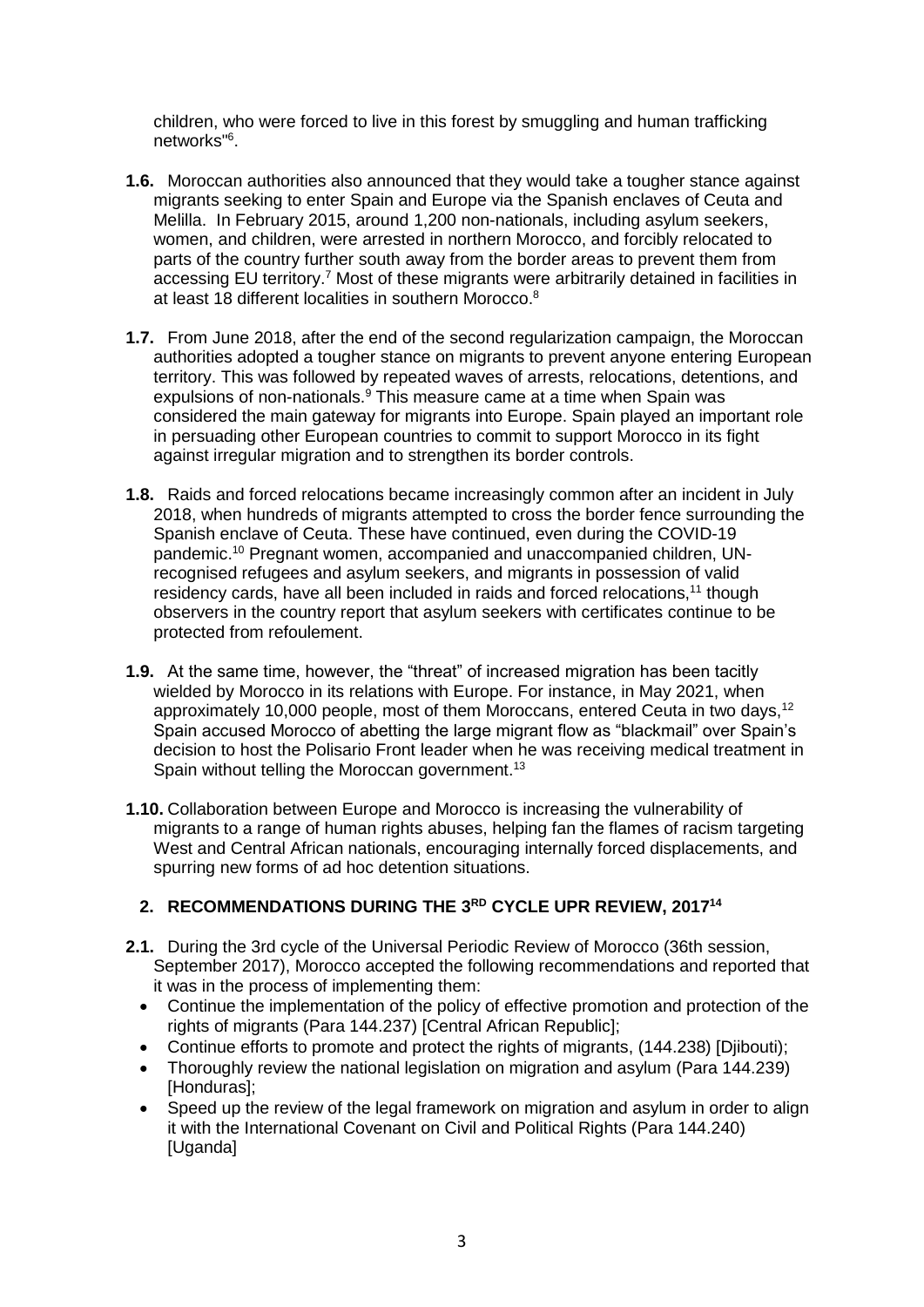Accede to and domesticate the conventions relating to the status of stateless persons and the reduction of statelessness in order to grant nationality to children who would otherwise remain stateless (Para 144.242) [Kenya].

#### **3. RECOMMENDATIONS FROM OTHER HUMAN RIGHTS BODIES**

- **3.1. UN Special Rapporteur on Racism:** Following her visit to Morocco in 2019, the UN Special Rapporteur on Racism urged the Government to: "Eliminate all practices of racial profiling and all other racially discriminatory immigration enforcement practices, including the forced relocations, arbitrary arrest and detention, regional containment of, and excessive use of force against, black, sub Saharan Africans." She reported on racism and racist stereotyping targeted at black, sub-Saharan African migrants in Morocco with respect to access to housing, health care, and education for children. Black, sub-Saharan African migrants also face individual racist and xenophobic attacks, acts of violence, and abuse which are seldom investigated by the police. Of particular concern to the Special Rapporteur on Racism, was the increasing pressure on Morocco from Europe to prevent the onward movement of migrants – in particular, black, sub-Saharan African migrants – to European countries. She expressed serious concerns about human rights violations against black, sub-Saharan African in the north of Morocco, and reported receiving credible reports of "harassment, arbitrary arrest and detention, excessive use of force, and forced relocation, in some cases targeted at regular and irregular migrants alike, where officials employed racial profiling in the course of law enforcement." In particular, she raised concerns about the use of racial profiling and the absence of due process in the conduct of forced relocations of migrants in the northern regions of Tangier, Nador, and Tétouan, which increased dramatically following the storming of the border fence at the Spanish enclave of Ceuta in July 2018. To keep migrants away from land or sea crossings, the authorities transported them in buses to other regions of Morocco, including to remote areas such as around Tiznit and areas close to the Algerian border, where they have been abandoned without any form of assistance. Many migrants have been subjected to multiple relocations. Raids by the Moroccan police and migration enforcement authorities are regularly carried out in neighbourhoods and forests in which migrants live, especially targeting sub-Saharan Africans on the basis of their skin colour. Black migrants reported being arbitrarily arrested in their homes, on the street or in public places – sometimes with the use of excessive force – before being taken to the police and forced on buses. The Special Rapporteur raised concerns that the displacement of sub-Saharan migrants to southern regions was leading to increased human rights violations against them and rising anti-migrant and xenophobic tensions within Moroccan communities that have previously welcomed migrant and refugee populations.<sup>15</sup>
- **3.2 UN Human Rights Committee (CCPR)**: In 2016, the UN Human Rights Committee (CCPR) expressed its concerns regarding the involvement of Moroccan security forces in the collective arrests, detention, and expulsions of migrants and asylum seekers, and condemned the country's detention of child migrants. It also urged Morocco to followthrough on the regularisation process announced in 2014 by boosting efforts to regularise the situation of persons in need of international protection by granting them legal status and national refugee cards so as to uphold their right to non-discrimination. It similarly encouraged authorities to establish procedures for the determination of refugee status at entry points—including airports.<sup>16</sup>
- **3.3 UN Committee on Rights of the Child (CRC):** In 2014, the UN Committee on the Rights of the Child (CRC) urged the country to cease the arrest, arbitrary detention, and deportation of children and to "accelerate the adoption of a legal and institutional framework that ensures that the rights of non-accompanied migrant, asylum-seeking and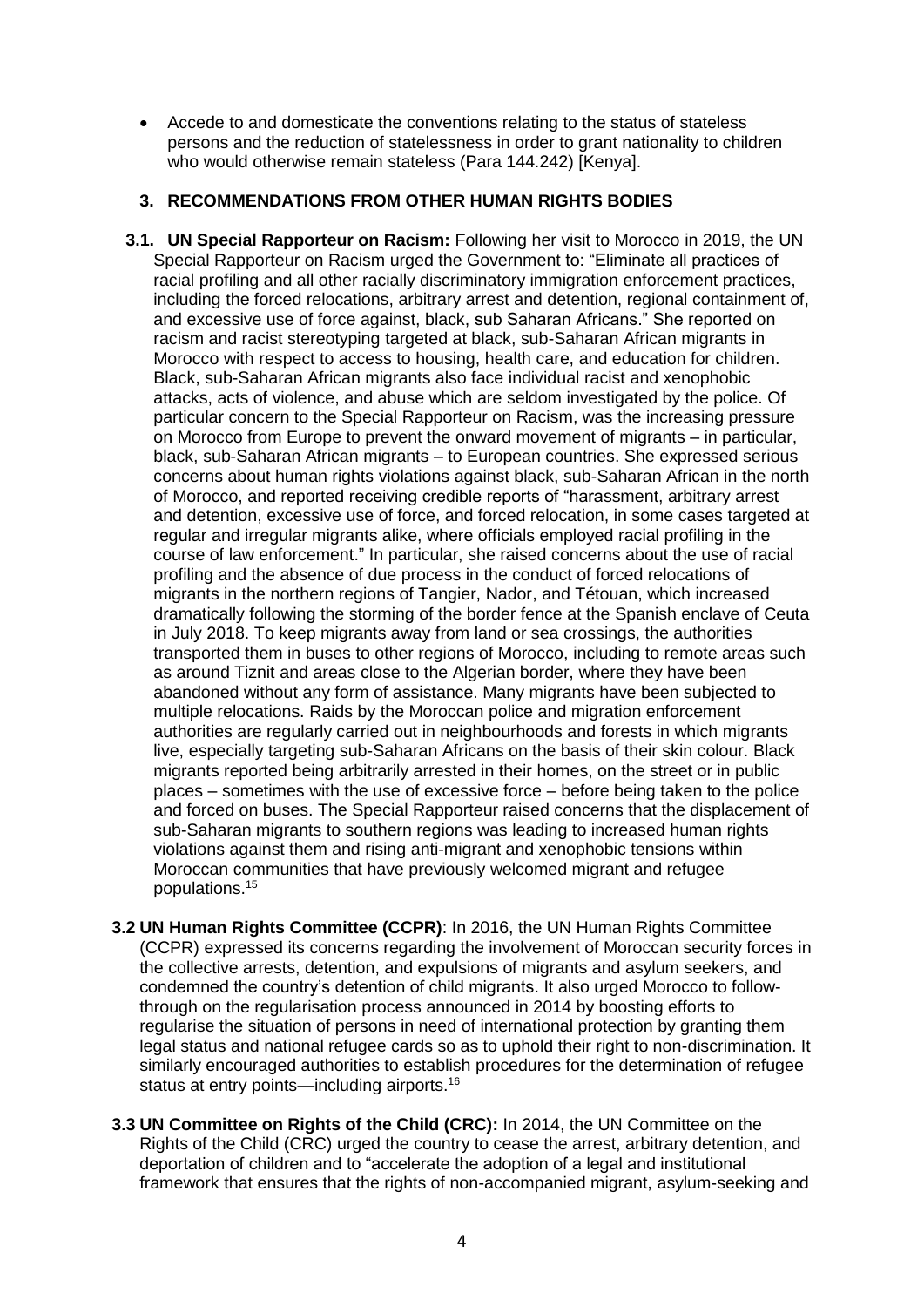refugee children are respected at all times, in accordance with international refugee and human rights law." The CRC highlighted the case of five children who were deported "at risk of their life" in the desert between Morocco and Algeria. The committee called on authorities to conduct an inquiry so that sanctions were taken against those responsible and measures adopted to prevent such an event recurring and emphasised the need to protect children from deportation in breach of the law.<sup>17</sup>

- **3.4 UN Committee on Migrant Workers (CMW):** In its concluding observations on Morocco's initial report in 2013, the UN Committee on Migrant Workers (CMW) recommended that the State party "decriminalize irregular migration and make provision for appropriate penalties for such offences." The CMW expressed its concern regarding collective expulsions and highlighted in particular the fact that pregnant women and unaccompanied minors had been abandoned in desert areas "including in mined areas and areas where they are likely to become victims of violence, including sexual violence against women, in precarious conditions that leave them more vulnerable to attacks and exploitation." It called on Morocco to establish a monitoring mechanism to ensure that the removal of migrants was carried out in full respect of international standards. The CMW highlighted the need for all migrants to be treated equally without discrimination and for Morocco to take steps to combat racial and social stigmatization of migrants, particularly those of sub-Saharan origin.<sup>18</sup>
- **3.5 UN Working Group on Arbitrary Detention (WGAD):** In 2013, the Working Group on Arbitrary Detention (WGAD) highlighted allegations that it had received regarding collective arrests and expulsions in Morocco, and the authorities' failure to "provide information about those allegations or about the places and regimes of detention used for foreign nationals awaiting deportation who do not come under the authority of the Prison Service."<sup>19</sup>

#### **4. DETENTION AND DEPORTATIONS**

- **4.1** Law No. 02-03 of 11 November 2003, (the Migration Act), is the principal piece of legislation governing the entry and stay of foreign nationals, emigration, and irregular migration in Morocco.<sup>20</sup> It provides key detention provisions and criminalises the irregular emigration and immigration of both Moroccans and non-nationals (including asylum seekers). The 2011 Moroccan Constitution includes safeguards against arbitrary detention and guarantees the right to information about grounds for detention, legal assistance, and communication with relatives (Article 23).<sup>21</sup>
- **4.2** According to Article 34 of the Migration Act, authorities can detain non-citizens who have been issued an expulsion or deportation order and are unable to immediately leave the Moroccan territory "in facilities that are not under the management of the prison administration," for 24 hours. According to Article 35 of the Migration Act, a court order is required for the detention of foreign nationals beyond 24 hours, which can be extended for up to fifteen days, plus ten additional days. Furthermore, according to Article 38, a non-citizen that enters Moroccan territory by sea or by air, and who is not authorised to enter, or requests admission for asylum, may be detained in the waiting zone of the port or airport "for the time strictly necessary for their departure or until their request is determined not to be manifestly unfounded". The Law provides for 48 hours (the detention order can be renewed for a further 48 hours).
- **4.3** To date, Morocco has not established dedicated immigration detention facilities and waiting zones and none of the implementing decrees announced in the Migration Act on these issues have been adopted. Reportedly, the authorities do not use the Migration Act as a legal basis for administrative detention. Instead, apprehended non-nationals are confined in transit zones and ad-hoc detention facilities.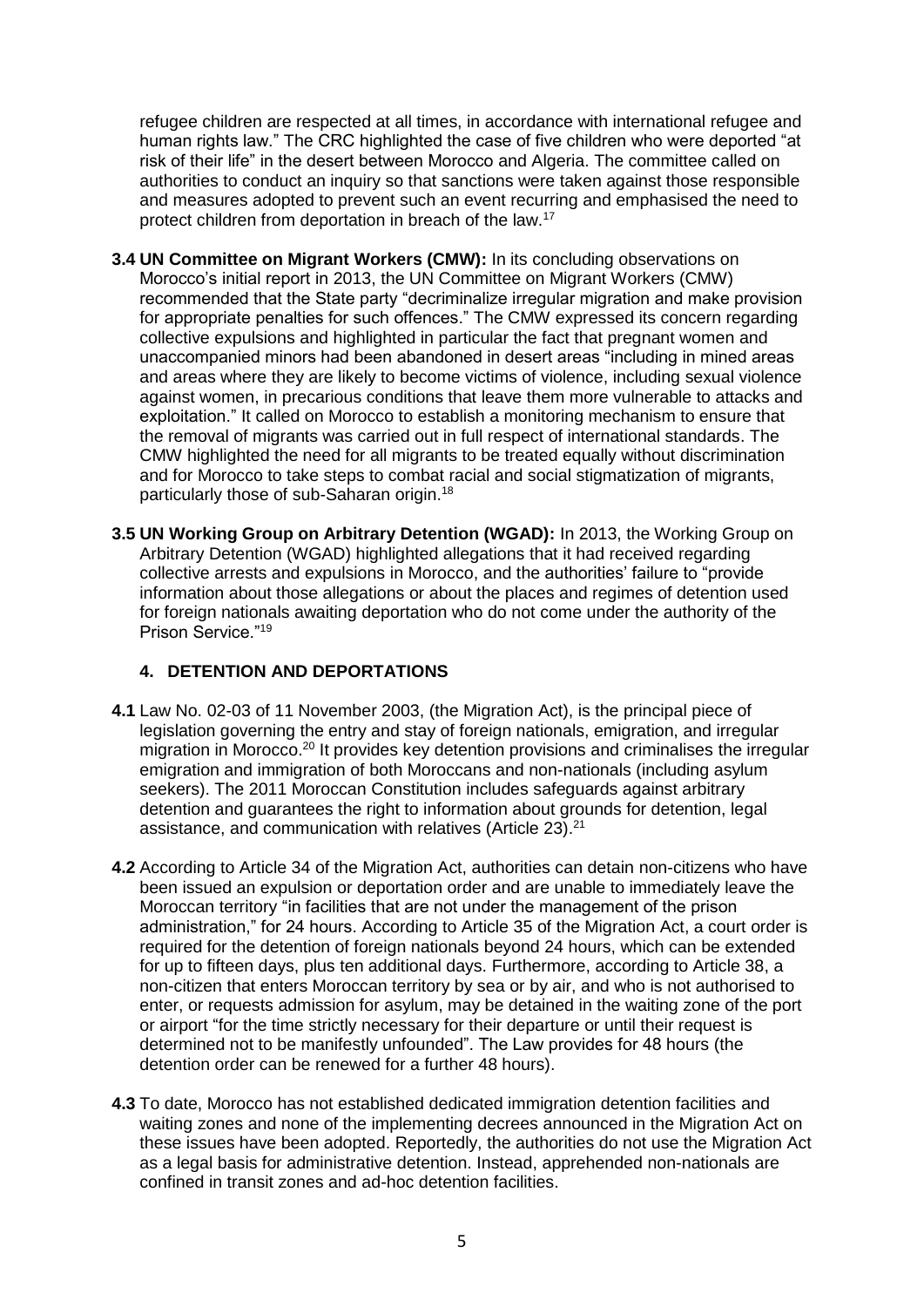- **4.4** The country's migration law also provides grounds for deportation and expulsion (or escort to the border). Grounds for deportation are contained in Article 21 of the Migration Act. These include: 1) unauthorised entry; 2) remaining in the country without a valid visa or residence permit; and 3) use of counterfeit or stolen identity documents. In addition, deported non-nationals can be prohibited from re-entering Morocco for up to one year (Article 22).
- **4.5** According to Articles 25 and 26, non-nationals considered a serious threat to public order may be expelled from the country, with the exception of vulnerable persons. Article 29 also stipulates that a non-national issued with an expulsion order can be deported to his/her country of nationality; the country that issued his/her travel documents; or to another country that he/she is legally permitted to enter. On the other hand, pregnant women, minors, and persons who face a threat to their life or freedom or who will be exposed to cruel, inhuman, or degrading treatment in their country of origin cannot be returned (Articles 26, 29-31).
- **4.6** There have been repeated reports of large-scale arrests following raids of informal camps close to the Spanish enclaves of Ceuta and Melilla, followed by the arbitrary detention of large numbers of non-nationals in ad hoc facilities across the country. Particularly concerning have been the arrests and forced relocations of migrants from the north of the country to areas in the south. The migrant population in these areas is known to be highly vulnerable to trafficking, and yet reports indicate that no screening measures have been adopted to ensure the protection of victims during these raids.<sup>22</sup>
- **4.7** In the summer of 2018, hundreds of migrants from West and Central Africa were arrested during raids conducted by the Moroccan police together with the Royal Gendarmerie and the Auxiliary Forces. Reportedly arrested in their houses, migrants were herded into buses with just the clothes on their backs before being transported away from the north of the country to cities in the south. According to Amnesty International,<sup>23</sup> migrants were handcuffed or in some cases had their hands tied together with rope and even with adjustable plastic clamps, according to information from GADEM. <sup>24</sup> Others were detained in police stations, such as the Central Police Station in Tangiers, videos from which show migrants detained between the station's courtyard and car park.<sup>25</sup> GADEM recorded at least 142 migrants detained in this police station between September and November 2018.<sup>26</sup> Denied information about the reasons for their detention, 89 migrants – including six children – were subsequently deported from the country with no opportunity to challenge the removal decision. In one case, a child from Mali reportedly died when he tried to exit a bus that was transferring him from Tangiers to the south and was subsequently buried in an unmarked grave in Kenitra.<sup>27</sup>
- **4.8** Although Moroccan authorities did not provide details regarding the numbers forcibly removed and relocated, GADEM estimates that between June and October 2018, some 6,500 migrants were arrested and displaced.<sup>28</sup> While Moroccan officials claimed that the raids were designed to target human trafficking and irregular migrants; children, UNHCRregistered asylum seekers, and registered migrants with residency cards were amongst those arrested.<sup>29</sup> According to the country's government spokesman, these operations were in conformity with national laws aimed to tackle illegal immigration.<sup>30</sup>
- **4.9** In 2020, following the implementation of a public health state of emergency to combat the COVID-19 pandemic, GADEM reported the arrests of 490 non-nationals (including 50 minors and 26 women - two of them pregnant), mainly West and Central African nationals, in the cities of Tangiers, Laâyoune, Rabat, Dakhla and Nador. Among them, 283 stated that their arrest was due to violations of the public health state of emergency provisions, and others testified that their detention was ostensibly to protect them against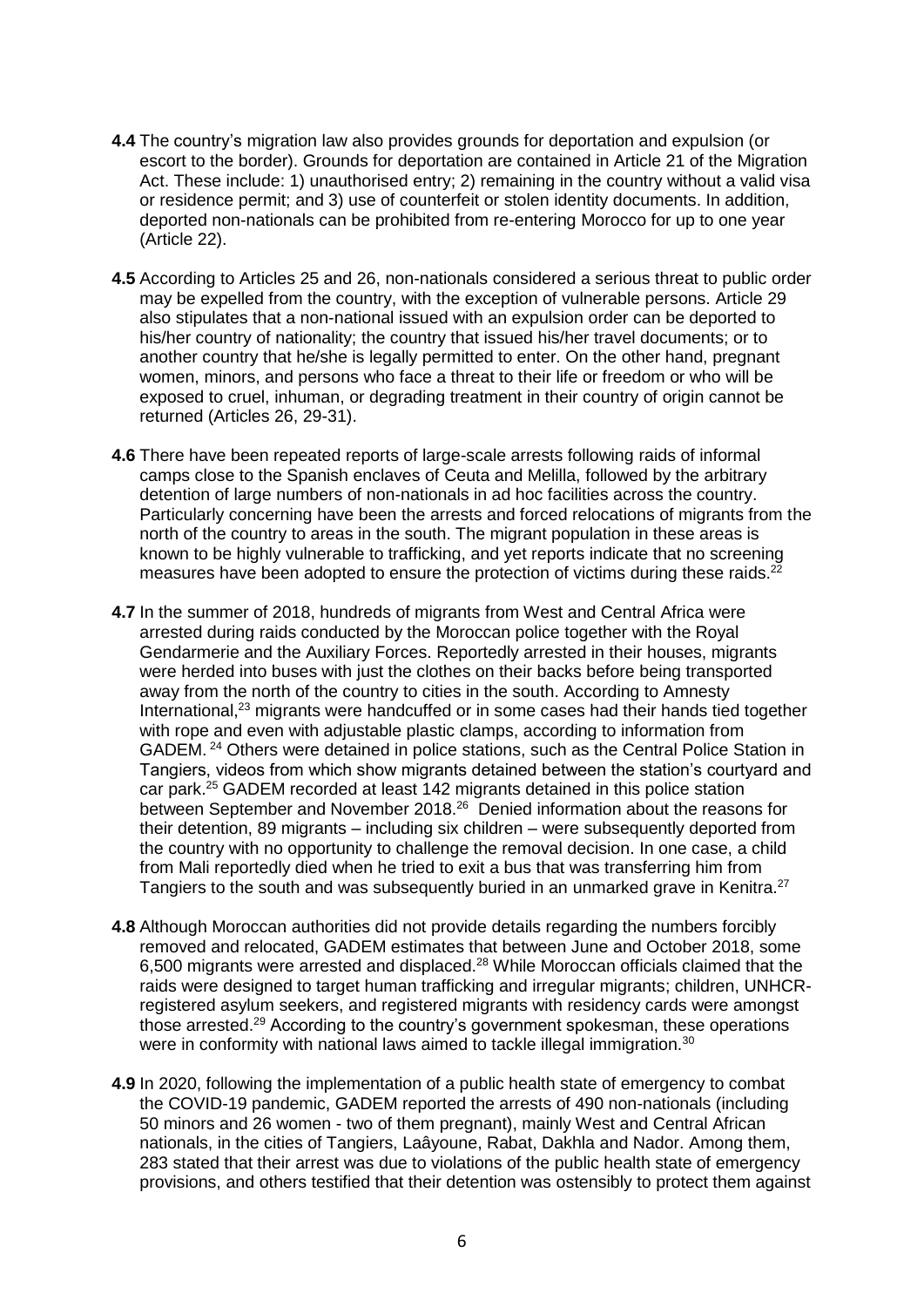COVID-19 infection. However, none of them were brought before a judge and no official record of their detention was made.

- **4.10** Following their arrest, 311 people were detained in ad-hoc facilities belonging to different ministries in the cities of Laâyoune, Rabat, Assilah and Bir Guendouz. Detainees were told that their detention was to protect them from the pandemic, but according to the interviewees there was no legal procedure and they received no written notification of the decision to detain.
- **4.11** In 2021, GADEM reported 792 non-nationals arrested during the year. The information collected concerned arrests in Rabat (347 people), Tangier (304), Laâyoune (60), and around Dakhla (81). Among the arrested persons, there were at least 24 children (including four babies), 13 women, including three pregnant women, 21 asylum seekers with a UNHCR certificate, and six refugees recognised by the UNHCR. Eight people had a valid residence permit.
- **4.12** At least 441 people were relocated to cities like Assilah, Kenitra, Rabat, Ben Slimane, Marrakech, Beni Mellal, Safi, Khouribga, Agadir, Tiznit, and Tantan. At least 411 people were detained (including 150 in Fnideq, 120 people in Martil, 81 people in Dakhla, and 60 people in Laayoune) and GADEM was informed that 75 of the 792 people arrested were reportedly deported to Senegal, Ivory Coast, Niger and Guinea, including 12 children, three women and 16 asylum seekers with a UNHCR certificate.

# **5. COVID-19**

- **5.1** Since the first COVID-19 case was confirmed in Morocco in March 2020, the country instated a state of emergency and implemented several measures to combat the pandemic, including compulsory quarantine, closure of its borders and grounding of all flights, the closure of schools and universities, and reducing public transport. Migrant workers were particularly hard hit by the pandemic due to the loss of work in the informal jobs market and many migrants, especially those who were undocumented, received no assistance or support from the authorities during the pandemic.
- **5.2** On 23 March 2020, GADEM published a press release expressing concern about the situation of migrants in vulnerable situations in the context of the pandemic. GADEM urged the country's authorities to respect the right of residency and to ensure the automatic extension of residence permits to prevent non-nationals from finding themselves in an irregular situation.<sup>31</sup>
- **5.3** Concerned that a person's administrative status should not be an obstacle for accessing necessary health care, protection, and assistance during a public health emergency, GADEM issued a second press release on 23 April 2020 calling on the Moroccan government to grant a moratorium on humanitarian grounds for the entire duration of the state of emergency with respect to the application of the Migration Act, in particular those provisions linked to the residence of people regularly settled on Moroccan territory.<sup>32</sup>
- **5.4** Significant numbers of migrants were rounded up and detained during the pandemic, often purportedly to ensure that they were tested for the virus or to protect them from the pandemic. Migrants were also arrested and detained under the pretext of violating the public health state of emergency. GADEM reported 81 migrants arrested and detained during the lockdown period, some of whom were kept in the place of confinement well beyond this period, notably in the city of Laayoune.<sup>33</sup>
- **5.5** In 2020, GADEM monitored three detention situations related to Covid-19 between Laayoune and Dakhla. In June 2020, a group of 90 people were detained for several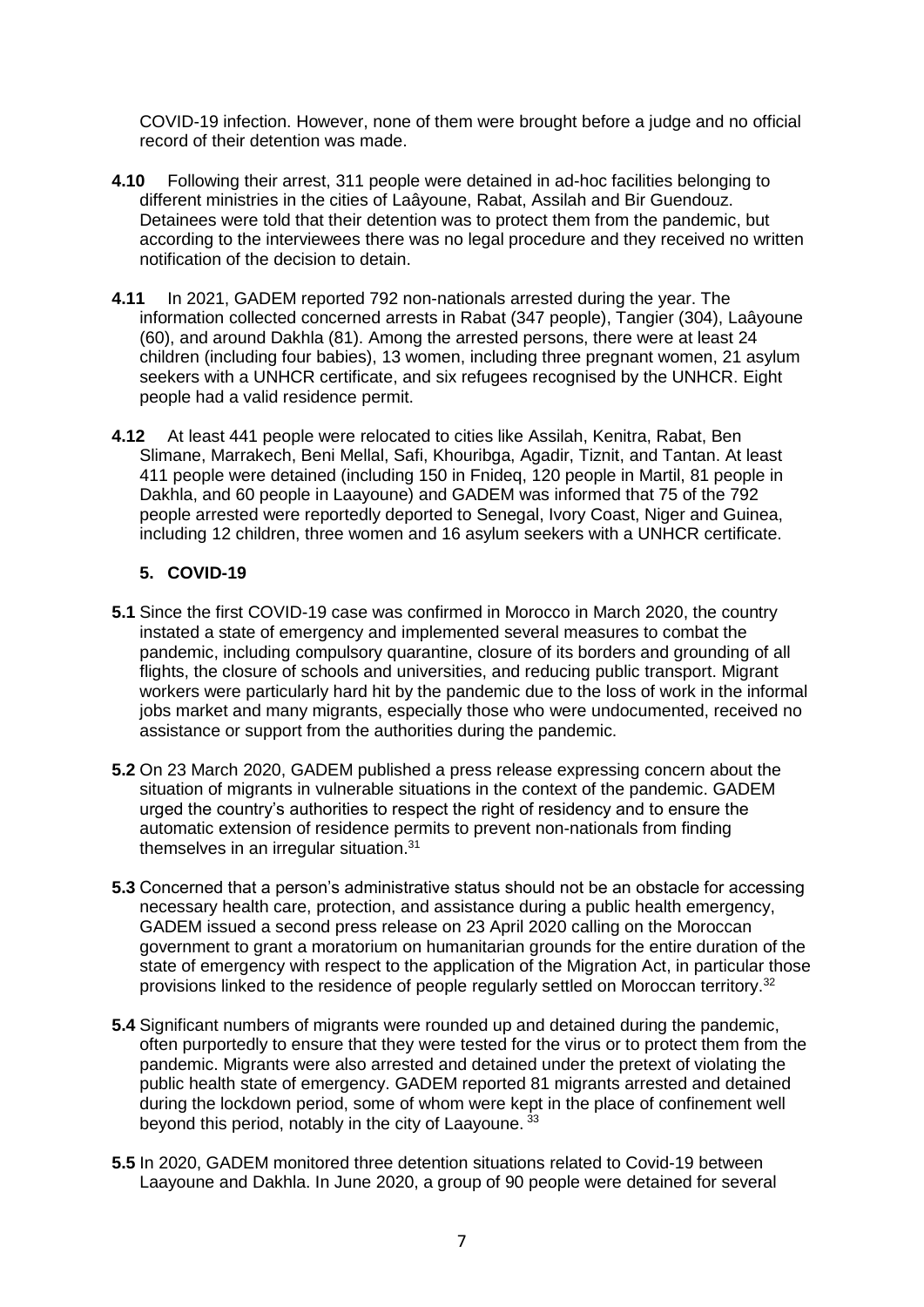days in facilities run by Entraide Nationale and attached to the Ministry of Family in Laayoune.

- **5.6** In July 2020, a group of 72 migrants from West and central Africa, including women and young children, arrested on 8 July 2020, were detained in ad hoc facilites. After being tested for COVID-19, ten people who tested positive were transferred to another location. On 19 July 2020, the remaining 62 people were tested again. Without any further information, they were moved to Agadir on 25 July 2020, after 14 days of arbitrary detention.
- **5.7** In Bir Guendouz, another group of 36 migrants from West Africa arrested in July 2020 were detained in facilities under the supervision of National mutual aid (*Entraide Nationale*). They were reportedly tested for Covid-19 and after four days of detention, they were moved to Dakhla in small groups.
- **5.8** Early in the pandemic, many observers urged governments to cease deportations and forced returns.<sup>34</sup> However, Morocco—like neighbouring Algeria—while initially halting deportations during the lockdown, quickly restarted collective expulsions, which have continued throughout the crisis.<sup>35</sup> According to the NGO Caminando Fronteras, between March and mid-May 2020, Morocco deported more than 100 people, including children, to the Algerian desert—despite the closure of the country's borders. Some migrants recounted being deported in the middle of the night, forced to walk many kilometres without food or water, and alleged that officers had confiscated and destroyed their mobile phones.<sup>36</sup>
- **5.9** Given Morocco's use of police stations—alongside other informal sites—for the detention of non-nationals, COVID-19 measures implemented in prisons and other criminal justice installations had an important impact on the safety and health of detained migrants and asylum seekers. Despite new measures to combat the spread of COVID-19 in prisons announced on 18 March 2020, $37$  and the pardoning and release of 5,654 prisoners by the King on 5 April 2020,<sup>38</sup> prisoners nonetheless appear were disproportionately impacted by the pandemic.<sup>39</sup> Between April and November 2020, Moroccan prison authorities registered 586 positive cases and four COVID-19 deaths of prisoners, along with 515 positive cases amongst prison staff.<sup>40</sup>

# **6. ASYLUM SEEKERS**

- **6.1** Morocco has consistently faced criticism for its treatment of asylum seekers. In 2017, observers accused the country of flouting its international obligations by refusing to permit entry to a group of 25 Syrian asylum seekers (including ten children) stranded in the desert area between Algeria and Morocco, denying them access to asylum procedures and humanitarian assistance. According to Amnesty International, on 5 June 2017, ten of the refugees attempted to reach the Moroccan town of Figuig, only to be apprehended and forcibly returned to the border area by border police.<sup>45</sup> Others have highlighted the presence of asylum seekers amongst those caught up in raids, relocations, detentions, and expulsions.
- **6.2** Asylum seekers stranded in the Casablanca Airport Transit Zone for indefinite periods without legal basis, have also been unable to access asylum procedures. According to sources consulted by the Global Detention Project, asylum seekers "do not have effective access to asylum procedures at the airport nor on the territory, denying some of the most important international protection rights provided by the 1951 Convention."

#### **7. WOMEN AND CHILDREN**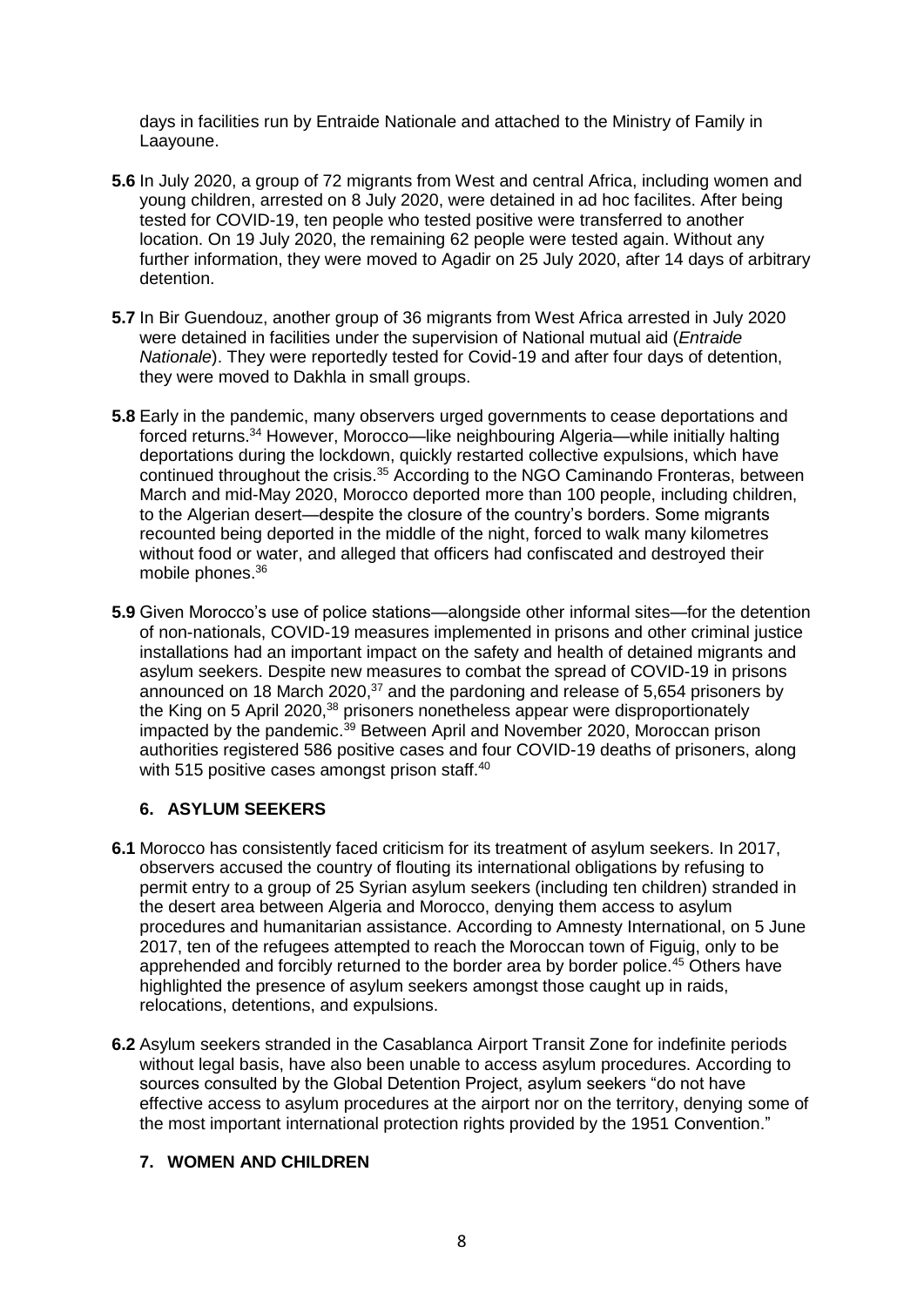- **7.1** While the Migration Act does not provide for migration-related detention of children, it does not explicitly prohibit it either. Although the act protects children from expulsion (Article 26) and deportation (Article 29), numerous reports have alleged that children including unaccompanied minors—have been amongst those abandoned in the desert between Morocco and Algeria by security forces.<sup>46</sup>
- **7.2** According to numerous reports, children have also faced arrest and detention in Morocco. In 2014, the UN Committee on the Rights of the Child (CRC) drew attention to the "deteriorating health conditions of children present in the Migrant Reception Centre."<sup>47</sup> More recently, observers have reported the presence of child detainees in ad hoc detention facilities. Between September and November 2018, in the central police station of Tangier, GADEM recorded at least ten minors arrested and detained. In 2021, GADEM monitored the situation of 140 people including at least six children detained in unidentified ad hoc facilities in Fnideq between 10 April and 12 May 2021, and in August 2021, the situation of 81 people detained in a centre in Dakhla including four children, the youngest of whom was four years old. In February 2021, the Moroccan Association for Human Rights (AMDH) highlighted the case of 26 migrants—including five children detained for almost a month in a children's home in Guelmim, southern Morocco.<sup>48</sup>

#### **8. RECOMMENDATIONS**

#### *We urge the Government of Morocco to take the following steps to protect migrants, asylum seekers, and refugees in Morocco:*

- **8.1** Adopt and implement new asylum and migration legislation as provided for in the 2013 Migration Policy.
- **8.2** Immediately cease all raids, arrests, round-ups, forced relocations, arbitrary detentions, and expulsions of non-nationals in Morocco. Investigate allegations of cruel, inhuman, and degrading treatment of non-nationals.
- **8.3** End all arbitrary detention, forced relocations, and expulsions of pregnant women, children, registered refugees, and asylum seekers, as stipulated under the 2003 Migration Act and respect the fundamental principle of *non-refoulement* which protects against return to a country where a person's life and freedom would be threated or where they could face cruel, inhuman, or degrading treatment.
- **8.4** Respect the guarantees provided for in the Migration Act, in particular access to a lawyer or a doctor, and facilitate the access of human rights organisations to detainees.
- **8.5** Ensure the maintenance of the register and judicial control of places of detention as provided for in Migration Act.
- **8.6** Prohibit all practices of racial profiling and all other racially discriminatory immigration enforcement practices, including forced relocations, arbitrary arrest and detention, regional containment, and excessive use of force against, black non-nationals.
- **8.7** Resist pressure from Europe to contain and relocate black non-nationals to southern parts of Morocco, which is leading to increased human rights violations and rising anti-migrant and xenophobic tensions in these areas.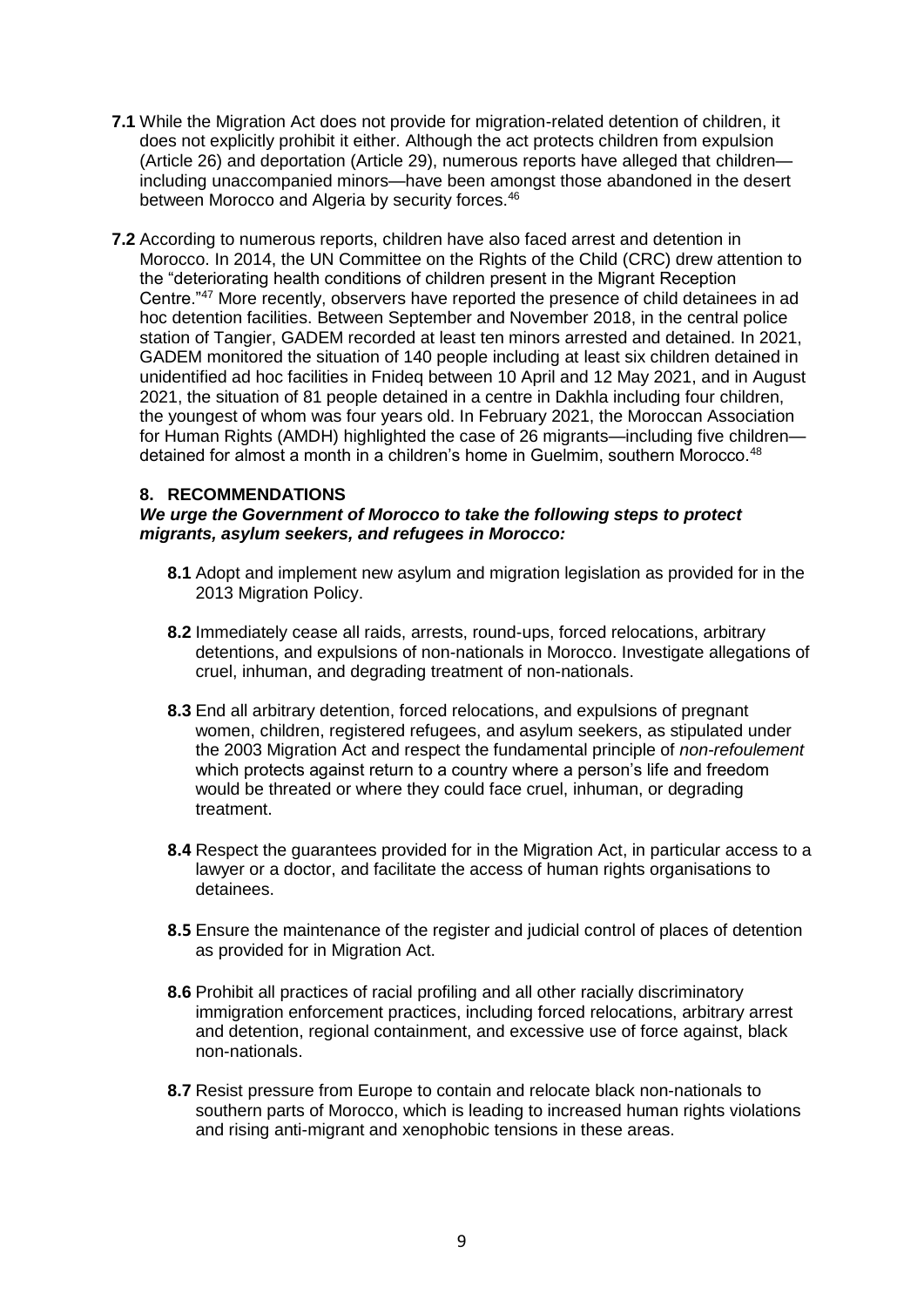- **8.8** Ensure that asylum seekers being held in airport and port transit zones have full access to asylum procedures and information and can fully access their rights and guarantees under the 2003 Migration Act and the 1951 Refugee Convention.
- **8.9** End the migration-related detention of children and their families in Morocco which has been recognized as an inherent child rights violation by numerous international bodies and human rights mechanisms, including the UN Committee on the Rights of Child, the UN Committee on Migrant Workers, the Council of Europe, and the UN High Commissioner for Refugees, amongst others.
- **8.10** Ensure that all non-nationals have equal access to health services, especially during this pandemic period.
- **8.11** Put in place measures to protect women trafficking victims from arrest, detention, and forced relocation, and/or deportation.
- **8.12** Provide disaggregated data on the number of migrants in detention, and the numbers that are expelled and deported, including with respect to age, gender, grounds for detention and/or deportation.
- **8.13** Provide information on the locations where non-nationals are detained and the conditions in which they are held and basic elements about the conditions of detention in these places, including whether immigration detainees are adequately separated from convicted criminals or people in criminal proceedings
- **8.14** Ensure that national and international observers have access to sites where migrants face deprivation of liberty.

-

<sup>&</sup>lt;sup>1</sup> European Commission, "The EU is Boosting its Support to Morocco with New Programmes Worth €389 Million," 20 December 2019, [https://ec.europa.eu/commission/presscorner/detail/en/ip\\_19\\_6810](https://ec.europa.eu/commission/presscorner/detail/en/ip_19_6810)  $2$  A. Jacobs, "Morocco's Migration Policy: Understanding the Contradiction Between Policy and

Reality," *Moroccan Institute for Policy Analysis*, 30 June 2019, <https://mipa.institute/6872>

<sup>&</sup>lt;sup>3</sup> According to an anonymous source in Morocco with knowledge of the country's asylum system, as of 2021, of the approximately 8,000 people recognised by UNHCR as refugees as part of this regularisation scheme, slightly more than 2,000 were granted interviews by Moroccan authorities, and only the non-Syrians received national refugee documents

<sup>4</sup> FIDH-GADEM, "MAROC: Entre rafles et regularisations: Bilan d'une politique migratoire indécise," March 2015, [https://www.fidh.org/IMG/pdf/rapport\\_maroc\\_migration\\_fr.pdf](https://www.fidh.org/IMG/pdf/rapport_maroc_migration_fr.pdf); et GADEM, "Note du GADEM à l'Attention du Comité pour la Protection des droits de tous les travailleurs migrants et des membres de leur famille," 22 February 2021, [https://www.gadem-asso.org/note-du-gadem-a-lattention-ducomite-pour-la](file:///C:/Users/User/Downloads/GADEM,)[protection-des-droits-de-tous-les-travailleurs-migrants-et-des-membres-de-leur-famille/](file:///C:/Users/User/Downloads/GADEM,)

<sup>5</sup> UN Committee on the Protection of the Rights of All Migrant Workers and Members of Their Families (CMW), "Concluding Observations on the Initial Report of Morocco Adopted by the Committee at its Nineteenth Session (9-13 September 2013)," CMW/C/MAR/CO/1, 8 October 2013,

[https://tbinternet.ohchr.org/\\_layouts/15/treatybodyexternal/Download.aspx?symbolno=CMW%2fC%2fMAR%](https://tbinternet.ohchr.org/_layouts/15/treatybodyexternal/Download.aspx?symbolno=CMW%2fC%2fMAR%2fC%20O%2f1&Lang=en) [2fC O%2f1&Lang=en](https://tbinternet.ohchr.org/_layouts/15/treatybodyexternal/Download.aspx?symbolno=CMW%2fC%2fMAR%2fC%20O%2f1&Lang=en)

<sup>6</sup> La Vie Eco, « Migration clandestine : évacuation de la forêt de Gourougou, près de Nador », 11 February 2015 [https://www.lavieeco.com/actualite-](https://www.lavieeco.com/actualite-maroc/a‰migration-clandestine-a‰vacuation-de-la-foret-de-gourougou-pres-de-nador-32892)maroc/a‰migration-clandestine-a‰vacuation-de-la-foret-de[gourougou-pres-de-nador-32892:](https://www.lavieeco.com/actualite-maroc/a‰migration-clandestine-a‰vacuation-de-la-foret-de-gourougou-pres-de-nador-32892)

 $7$  A. Kassam, "Morocco Destroys Migrant Camps Near Border with Spanish Enclave," The Guardian, 11 February 2015, [https://bit.ly/3l4atvk](file:///C:/Users/User/Downloads/CMW/C/MAR/CO/1,%208%20October%202013,%20https:/bit.ly/2VdYDnP)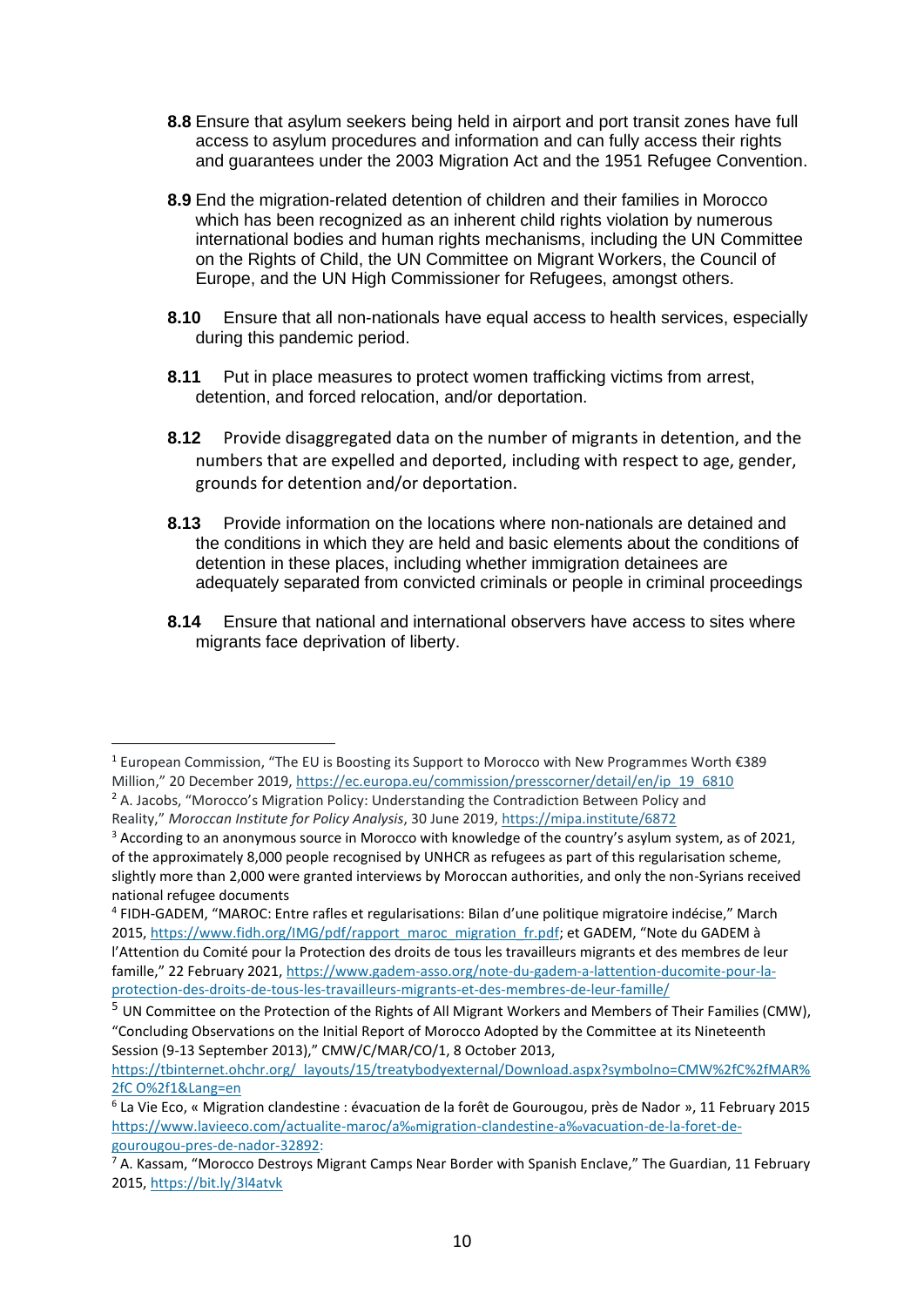<sup>8</sup> GADEM, "Facebook Update," 17 February 2015,

-

[https://www.facebook.com/159136160864164/photos/a.416062071838237.1073741827.159136160864164/](https://www.facebook.com/159136160864164/photos/a.416062071838237.1073741827.159136160864164/6807%2005752040533/?type=1&theater)

[6807 05752040533/?type=1&theater](https://www.facebook.com/159136160864164/photos/a.416062071838237.1073741827.159136160864164/6807%2005752040533/?type=1&theater); GADEM and CCSM, "Note d'information conjointe CCSM – GADEM: sur les déplacements et les détentions arbitraires de migrants au Maroc à la suite des rafles du 10 février 2015," February 2015[, https://www.gadem-asso.org/wp-content/uploads/2015/02/20150219-](https://www.gadem-asso.org/wp-content/uploads/2015/02/20150219-NoteCCSM_GADEMdetention-migrants-VF.pdf) [NoteCCSM\\_GADEMdetention-migrants-VF.pdf](https://www.gadem-asso.org/wp-content/uploads/2015/02/20150219-NoteCCSM_GADEMdetention-migrants-VF.pdf)

<sup>9</sup> GADEM, "Couts et Blessures," 2018, <https://www.gadem-asso.org/couts-et-blessures/>

<sup>10</sup> Moroccan Association for Human Rights (AMDH) (Section Nador), Facebook Update, 29 April 2021,

[https://www.facebook.com/AmdhNador/photos/a.1693125780899690/2914114118800844/;](https://www.facebook.com/AmdhNador/photos/a.1693125780899690/2914114118800844/) K. Ahmed, "Moroccan Police Accused of Burning Migrant Shelters Near Spanish Enclave," The Guardian, 12 March 2021, <https://bit.ly/3i6JwVW>

<sup>11</sup> UN Human Rights Council, "Report of the Special Rapporteur on Trafficking in Persons, Especially Women and Children, Joy Ngozi Ezeilo, Addendum, Visit to Morocco," A/HRC/26/37/Add.3, 1 April 2014, [https://undocs.org/A/HRC/26/37/Add.3 17](https://undocs.org/A/HRC/26/37/Add.3%2017)

<sup>12</sup> Infomigrants, "Près de 10 000 arrivées de migrants en une journée à Ceuta : les raisons d'un tel afflux », 18 May 2021,

[https://www.infomigrants.net/fr/post/32311/pres-de-10-000-arrivees-de-migrants-en-une-journee-a-ceuta-](https://www.infomigrants.net/fr/post/32311/pres-de-10-000-arrivees-de-migrants-en-une-journee-a-ceuta--les-raisons-dun-tel-afflux) [les-raisons-dun-tel-afflux](https://www.infomigrants.net/fr/post/32311/pres-de-10-000-arrivees-de-migrants-en-une-journee-a-ceuta--les-raisons-dun-tel-afflux)

<sup>13</sup> BBC, "Ceuta: Spain Sends Troops as 8,000 Migrants Enter Enclave," 18 May 2021,

<https://www.bbc.com/news/world-europe-57156320>

<sup>14</sup> UN Human Rights Council (HRC), "Report of the Working Group on the Universal Periodic Review: Morocco," A/HRC/36/6, 13 July 2017, [https://documents-](https://documents-ddsny.un.org/doc/UNDOC/GEN/G17/190/71/PDF/G1719071.pdf?OpenElement)

[ddsny.un.org/doc/UNDOC/GEN/G17/190/71/PDF/G1719071.pdf?OpenElement](https://documents-ddsny.un.org/doc/UNDOC/GEN/G17/190/71/PDF/G1719071.pdf?OpenElement)

<sup>15</sup> UN Special Rapporteur on Contemporary Forms of Racism, Racial Discrimination, Xenophobia and Related Intolerance, "Visit to Morocco: Report of the Special Rapporteur on Contemporary Forms of Racism (24 June– 12 July 2019)," UN Human Rights Council, 28 May 2019, <https://undocs.org/A/HRC/41/54/ADD.1>

<sup>16</sup> UN Human Rights Committee (CCPR), "Concluding Observations on the Sixth Periodic Report of Morocco," CCPR/C/MAR/CO/6, 1 December 2016,<https://undocs.org/CCPR/C/MAR/CO/6>

<sup>17</sup> UN Committee on the Rights of the Child (CRC), "Concluding Observations on the Combined Third and Fourth Periodic Reports of Morocco," CRC/C/MAR/CO/3-4, 14 October 2014,

[https://tbinternet.ohchr.org/\\_layouts/15/treatybodyexternal/Download.aspx?symbolno=CRC/C/MAR/CO/3-](https://tbinternet.ohchr.org/_layouts/15/treatybodyexternal/Download.aspx?symbolno=CRC/C/MAR/CO/3-%204&Lang=En) [4&Lang=En](https://tbinternet.ohchr.org/_layouts/15/treatybodyexternal/Download.aspx?symbolno=CRC/C/MAR/CO/3-%204&Lang=En)

<sup>18</sup> UN Committee on the Protection of the Rights of All Migrant Workers and Members of Their Families (CMW), "Concluding Observations on the Initial Report of Morocco Adopted by the Committee at its Nineteenth Session (9-13 September 2013)," CMW/C/MAR/CO/1, 8 October 2013,

[https://tbinternet.ohchr.org/\\_layouts/15/treatybodyexternal/Download.aspx?symbolno=CMW%2fC%2fMAR%](https://tbinternet.ohchr.org/_layouts/15/treatybodyexternal/Download.aspx?symbolno=CMW%2fC%2fMAR%2fC%20O%2f1&Lang=en) [2fC O%2f1&Lang=en](https://tbinternet.ohchr.org/_layouts/15/treatybodyexternal/Download.aspx?symbolno=CMW%2fC%2fMAR%2fC%20O%2f1&Lang=en)

<sup>19</sup> UN Working Group on Arbitrary Detention (WGAD), "Report of the Working Group on Arbitrary Detention, Addendum, Morocco," [\\\\\\`](file:///C:/Users/User/Downloads/A/HRC/27/48/Add.5,%204%20August%202014,%20https:/undocs.org/en/A/HRC/27/48/Add.5)

<sup>20</sup>Maroc: Loi No 02-03 relative a l'entrée et du séjour des étrangers au Royaume du Maroc, a l'émigration et l'immigration, 11 November 2003,<https://www.refworld.org/docid/3ae6b4ed5c.html>

<sup>21</sup> Government of Morocco, "*Dahir No. 1-11-91 du 27 chaabane 1432 (29 juillet 2011) portant promulgation du texte de la Constitution,*" 2011, [http://www.maroc.ma/en/system/files/documents\\_page/bo\\_5964bis\\_fr\\_3.pdf](http://www.maroc.ma/en/system/files/documents_page/bo_5964bis_fr_3.pdf) <sup>22</sup> U.S State Department, "2020 Trafficking in Persons Report: Morocco,"

2020, <https://www.state.gov/reports/2020-trafficking-in-persons-report/morocco/>

<sup>23</sup> Amnesty International, "Morocco: Relentless Crackdown on Thousands of sub-Saharan Migrants and Refugees in Unlawful," 7 September 2018, [https://www.amnesty.org/en/latest/news/2018/09/morocco](https://www.amnesty.org/en/latest/news/2018/09/morocco-relentless-crackdown-on-thousands-of-sub-saharan-migrants-and-refugees-is-unlawful/)[relentless-crackdown-on-thousands-of-sub-saharan-migrants-and-refugees-is-unlawful/](https://www.amnesty.org/en/latest/news/2018/09/morocco-relentless-crackdown-on-thousands-of-sub-saharan-migrants-and-refugees-is-unlawful/)

<sup>24</sup> GADEM, "Couts et Blessures," 2018, <https://www.gadem-asso.org/couts-et-blessures/>

<sup>25</sup> France24, "Migrants Crammed into 'Inhumane' Moroccan Police Car Parks," 24 October

2018, <https://observers.france24.com/en/20181023-migrants-morocco-police-deportation-car-park> <sup>26</sup> GADEM, "*Expulsions Gratuites,*" 11 October 2018,

[https://www.gadem-asso.org/wp-](https://www.gadem-asso.org/wp-content/uploads/2019/04/20181011_GADEM_Note_Expulsion_gratuite_VF.pdf#page=5&zoom=100,90,350)

[content/uploads/2019/04/20181011\\_GADEM\\_Note\\_Expulsion\\_gratuite\\_VF.pdf#page=5&zoom=100,90,350](https://www.gadem-asso.org/wp-content/uploads/2019/04/20181011_GADEM_Note_Expulsion_gratuite_VF.pdf#page=5&zoom=100,90,350)

<sup>27</sup> For more information about the case, contact the Moroccan Association for Human Rights.